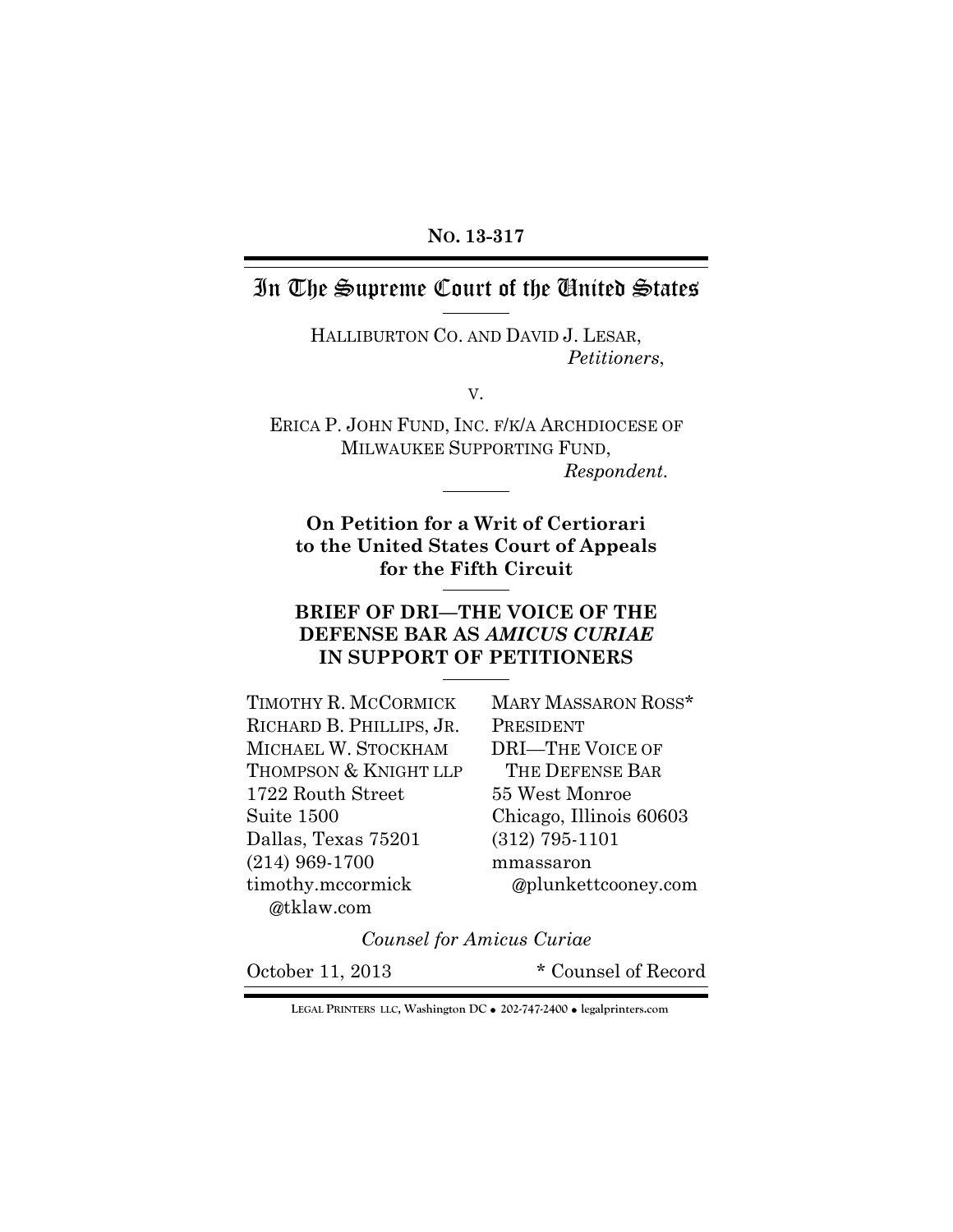# **TABLE OF CONTENTS**

| A. The Fifth Circuit's rule effectively<br>makes the <i>Basic</i> presumption                                          |
|------------------------------------------------------------------------------------------------------------------------|
| B. This Court's <i>Amgen</i> decision does not<br>compel the result reached by the Fifth                               |
| C. The Fifth Circuit's rule is inconsistent<br>with expressed Congressional policy<br>regarding securities-fraud class |
| D. The Fifth Circuit's rule is inconsistent<br>with this Court's general class-action                                  |
|                                                                                                                        |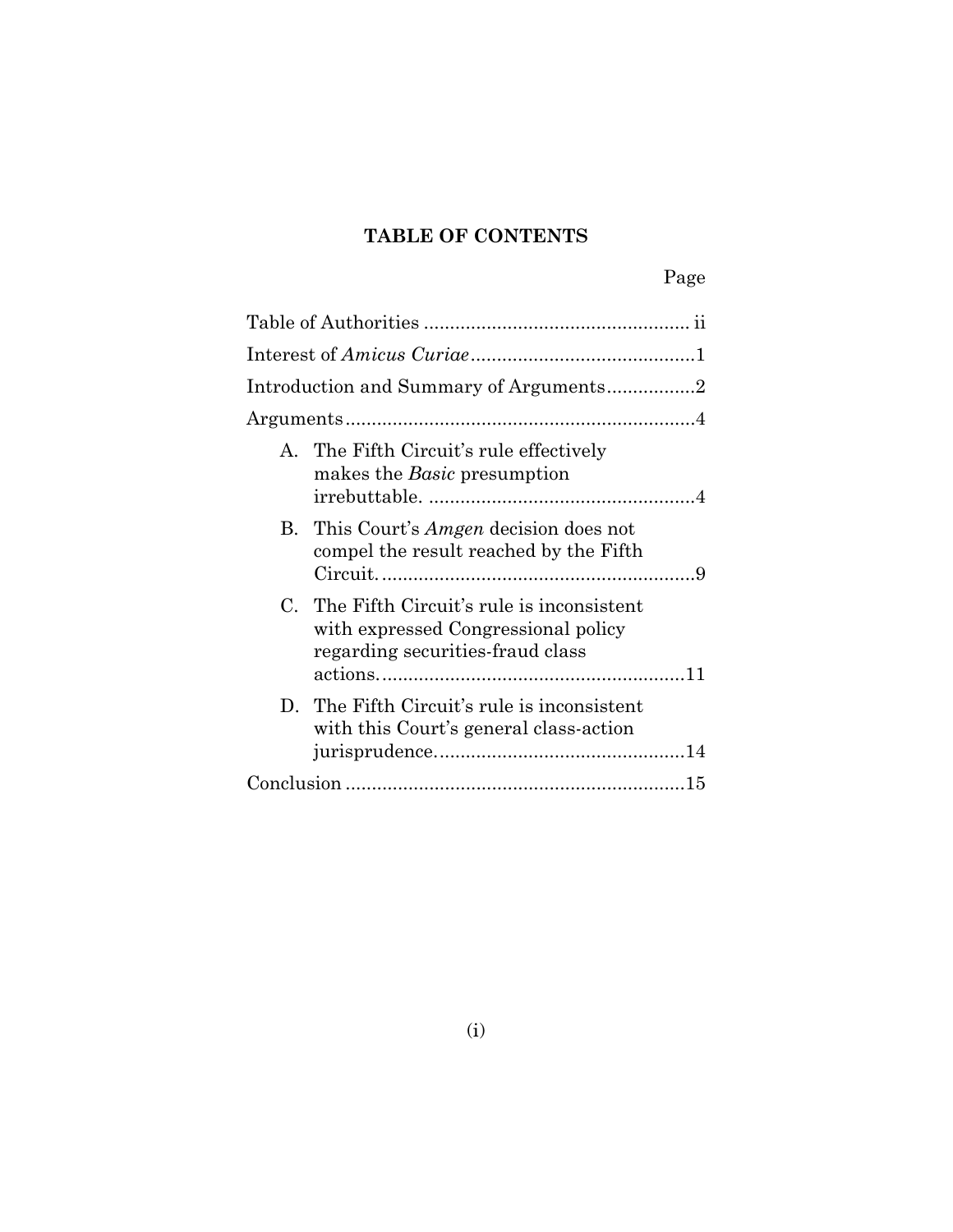## **TABLE OF AUTHORITIES**

ii

| Cases | Page |
|-------|------|
|       |      |

| Amgen, Inc. v. Conn. Ret. Plans & Trust<br>Funds,                       |
|-------------------------------------------------------------------------|
| AT&T Mobility LLC v. Concepcion,                                        |
| Basic, Inc. v. Levinson,                                                |
| Binder v. Gillespie,                                                    |
| Cal. Pub. Emp. Ret. Sys. v. WorldCom, Inc.,                             |
| Cent. Bank of Denver, N.A. v. First Interstate<br>Bank of Denver, N.A., |
| Dura Pharms., Inc. v. Broudo,                                           |
| Erica P. John Fund, Inc. v. Halliburton Co.,                            |
| Freeman v. Laventhol & Horwath,                                         |
| Merrill Lynch, Pierce, Fenner & Smith, Inc. v.<br>Dabit,                |
| Ockerman v. May Zima & Co.,                                             |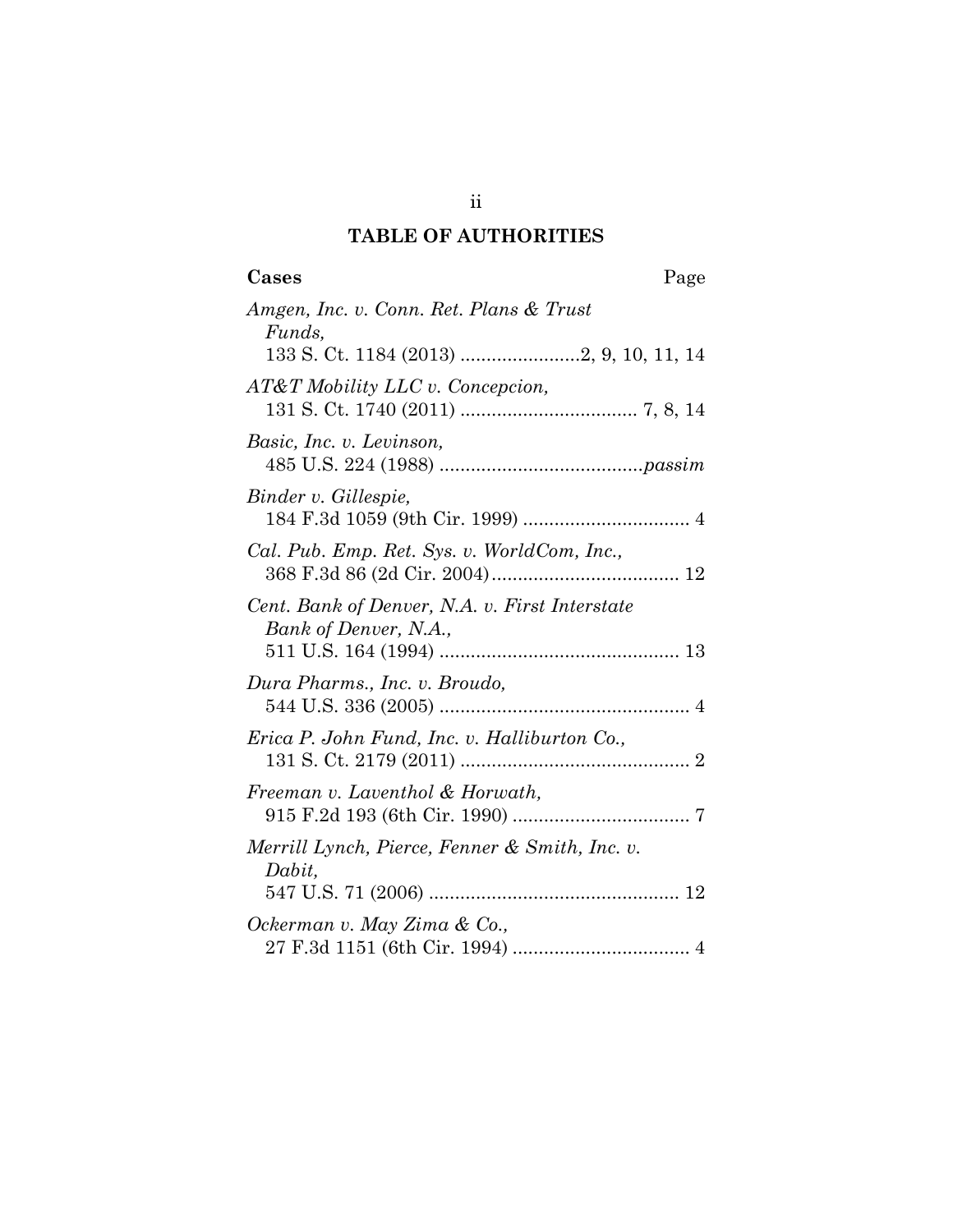| Page                                                                 |
|----------------------------------------------------------------------|
| Oscar Private Equity Invs. v. Allegiance<br>Telecom, Inc.,           |
| Rapanos v. U.S.,                                                     |
| Teamsters Local 445 Freight Div. Pension<br>Fund v. Bombardier Inc., |
| Tellabs, Inc. v. Makor Issues & Rights, Ltd.,                        |
| Thompson v. RelationServe Media, Inc.,                               |
| Wal-Mart Stores, Inc. v. Dukes,                                      |

## **Statutes and Rules**

| Pub. L. 104-67, 109 Stat. 737 |  |
|-------------------------------|--|
|                               |  |
|                               |  |

## **Other Authorities**

| 144 CONG. REC. E1384-85 |  |
|-------------------------|--|
|                         |  |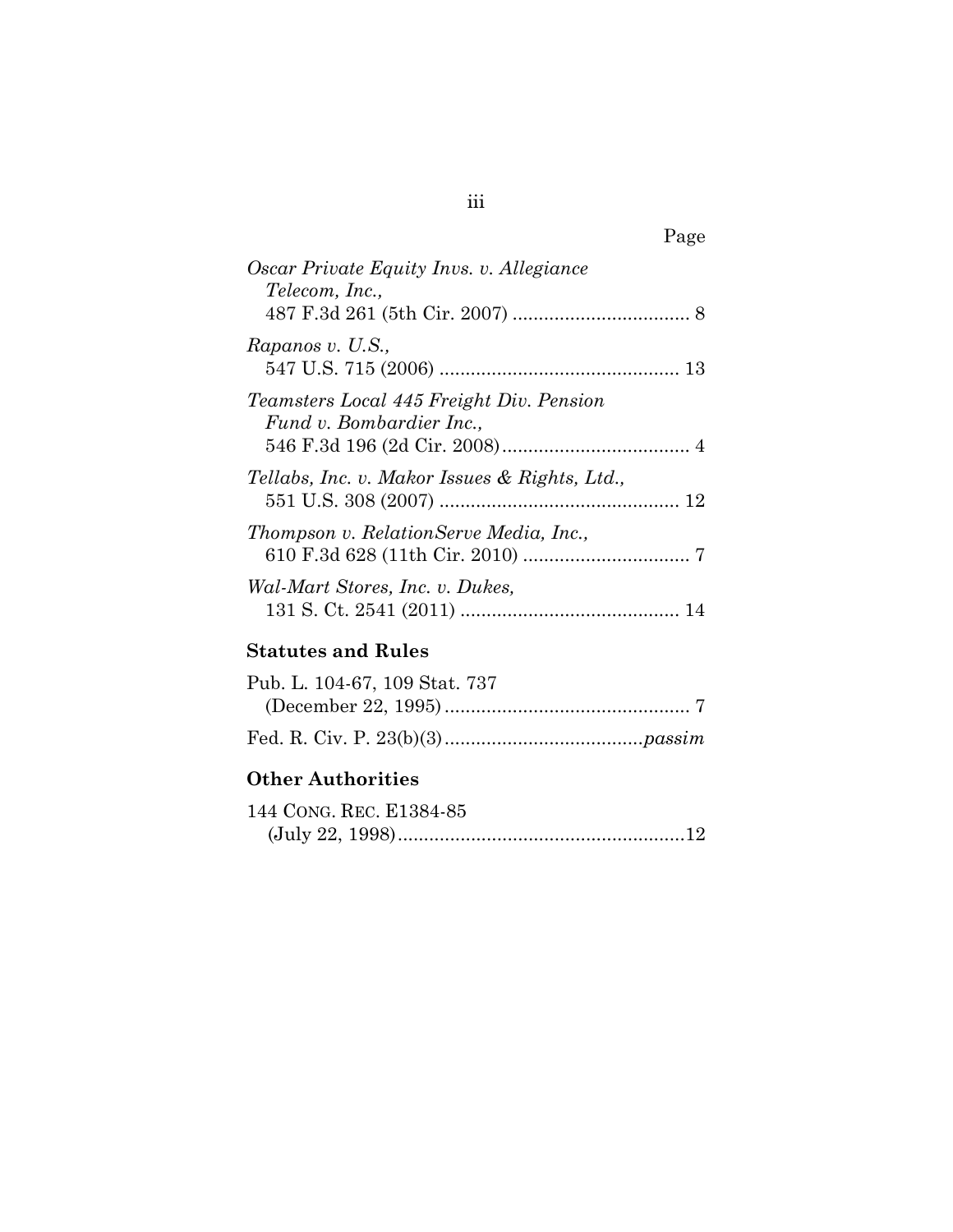#### **INTEREST OF** *AMICUS CURIAE***<sup>1</sup>**

*Amicus curiae* DRI—The Voice of the Defense Bar is an international organization that includes more than 23,000 attorneys involved in the defense of civil litigation. DRI seeks to address issues germane to defense attorneys, to promote the role of the defense lawyer, to improve the civil justice system, and to preserve the civil jury system. DRI has long been a voice in the ongoing effort to make the civil justice system more fair, efficient, and where national issues are involved—consistent. To promote these objectives, DRI participates as *amicus curiae* in cases raising issues of importance to its members, their clients, and the judicial system.

DRI members have extensive experience litigating securities class actions and have first-hand experience with how rulings from this Court are applied "on the ground" in those cases. DRI filed a brief *amicus curiae* the first time that this case was in this Court.

This case is particularly important to DRI's members because the Fifth Circuit's rule (which differs from the rule in the Third Circuit and the Second Circuit) skews the class-certification balance so far to the plaintiffs' side that defendants will have little or no effective opportunity to rebut the pre-

<sup>1</sup> No counsel for a party authored this brief in whole or in part. No person or entity other than *amicus curiae*, its members, or its counsel made a monetary contribution intended to fund the preparation or submission of this brief. Counsel for *amicus curiae* provided timely notice of the intent to file this brief. Consent letters have been filed with the Clerk concurrently with this brief.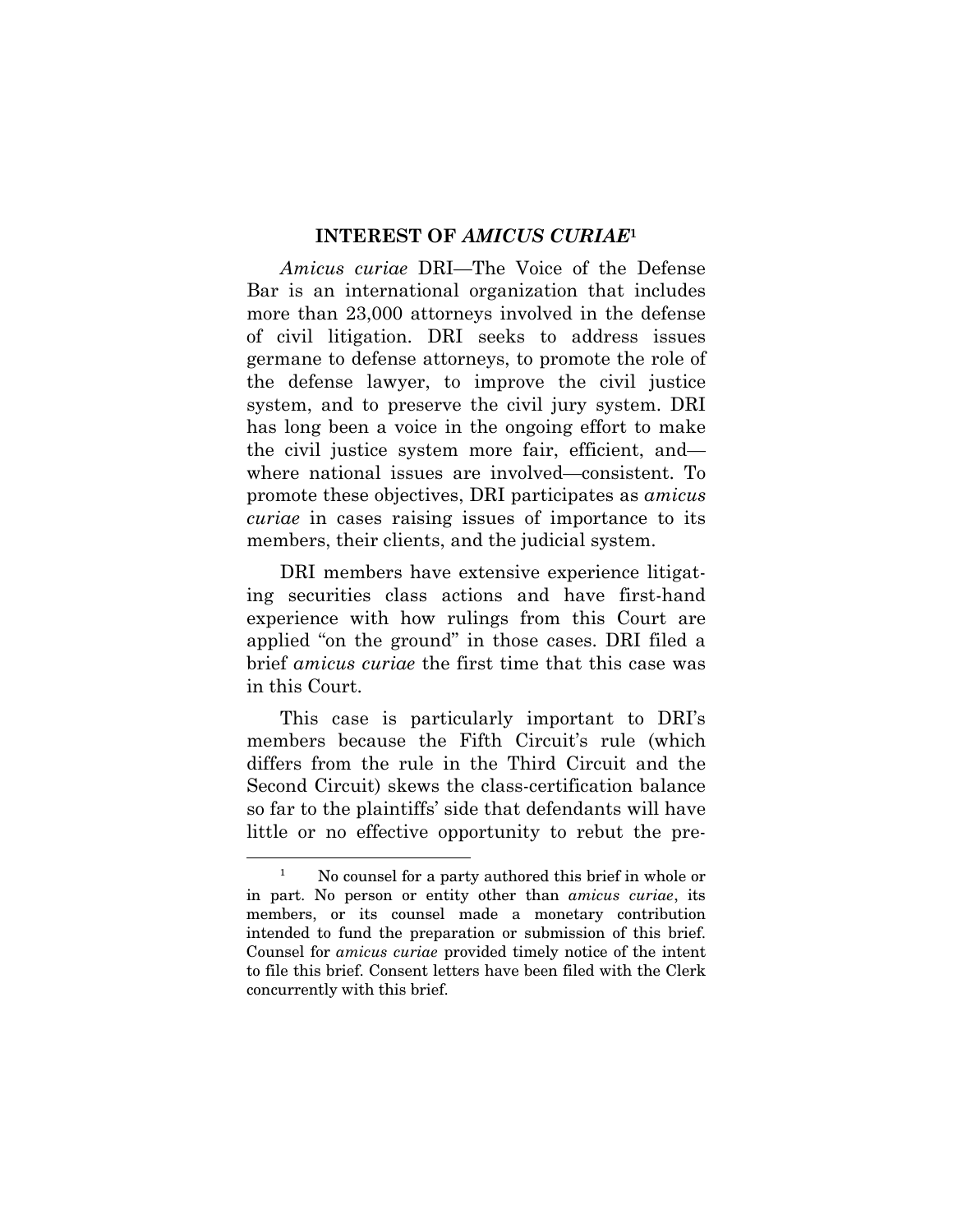sumption of reliance or to defeat class certification.

### **INTRODUCTION AND SUMMARY OF ARGUMENTS**

 The first time that this case was in this Court, the issue was whether the Fifth Circuit properly required plaintiffs to prove "loss causation" at the class-certification stage. *Erica P. John Fund, Inc. v. Halliburton Co.*, 131 S. Ct. 2179, 2183 (2011). During oral argument, Justice Scalia suggested that a victory by the plaintiffs on the issue of "loss causation" could be a Pyrrhic one because the Fifth Circuit could reach the same result (finding that a class should not be certified) on the ground that the alleged misrepresentations did not impact the price of Halliburton's stock. That notion makes perfect sense, because price impact is at the very heart of the presumption of reliance that this Court first approved in *Basic, Inc. v. Levinson*, 485 U.S. 224 (1988). If the alleged misrepresentations did not impact the price of the stock, then there is no basis for the presumption of reliance to attach in the first instance. And in that case, the plaintiffs would fail to meet their burden under Rule 23 to prove in fact that class certification would be proper.

But on remand, the Fifth Circuit held that defendants are not entitled to raise a lack of price impact to rebut the presumption of reliance at the class-certification stage. Pet. App. 19a-20a. The Fifth Circuit reached this result through a misapplication of this Court's ruling in *Amgen, Inc. v. Connecticut Retirement Plans & Trust Funds,* 133 S. Ct. 1184 (2013).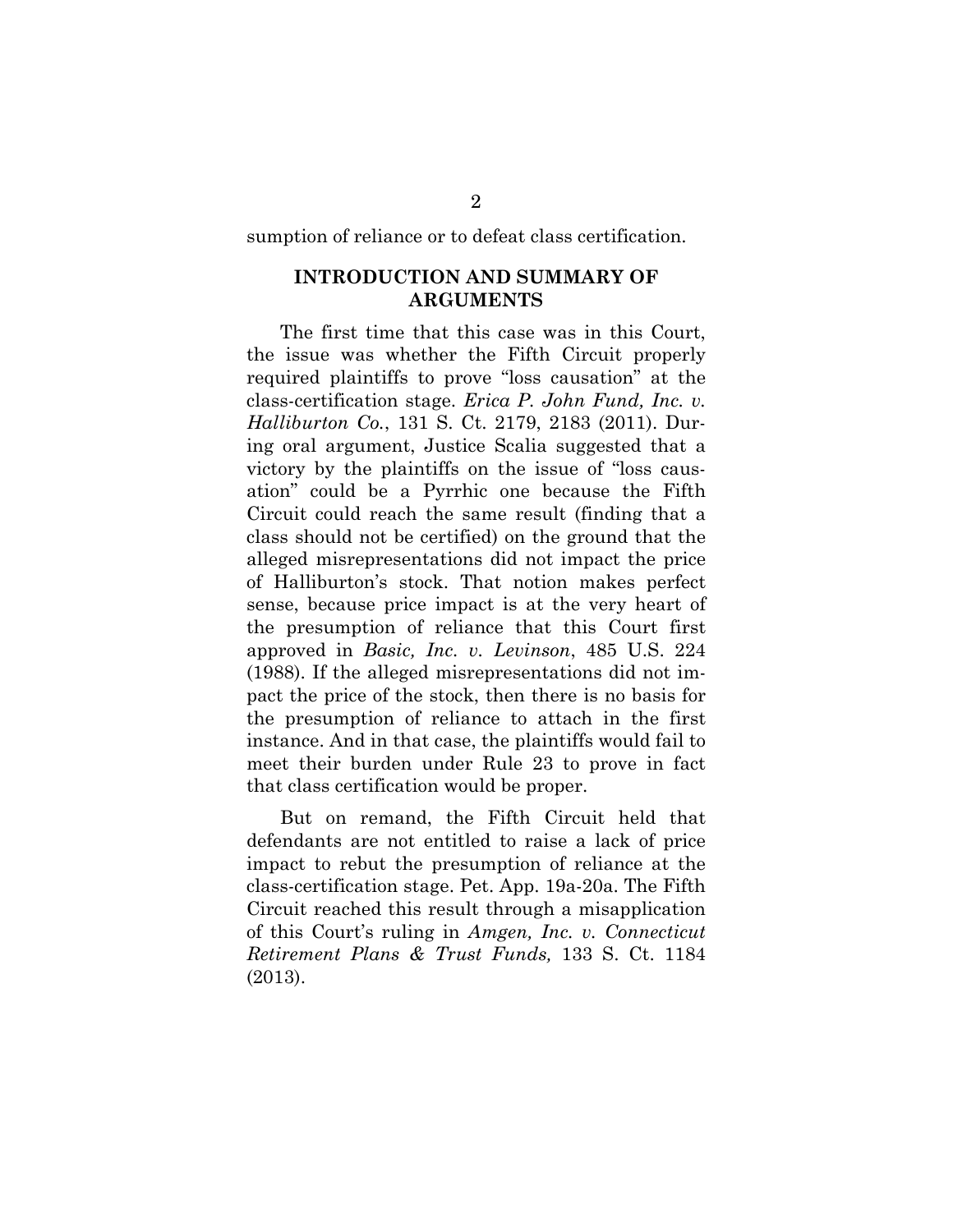The Fifth Circuit's rule turns what was intended to be a *rebuttable* presumption of reliance into an effectively *irrebuttable* presumption. If a securitiesfraud suit can survive a motion to dismiss, the Fifth Circuit's approach makes class certification almost a foregone conclusion. And once the class is certified, the sheer aggregation of claims exerts so much settlement pressure that most cases are settled without regard to the merits; they are settled because the defendants simply cannot risk the consequences of an adverse result, even if that adverse result is wrong on the merits. Said another way, otherwise innocent defendants might be forced to settle a case solely because a foreordained procedural result crushes them under the weight of possible liability.

Because of this perverse settlement incentive, the Fifth Circuit's rule raises the specter of strike suits that Congress has tried repeatedly to exorcise, first through the Private Securities Litigation Reform Act of 1995 ("PSLRA") and then through the Securities Litigation Uniform Standards Act of 1998 ("SLUSA").

Moreover, the Fifth Circuit's *laissez-faire* approach to class certification appears to be unique to securities-fraud suits. Although this Court's classaction jurisprudence emphasizes rigorous analysis of Rule 23's requirements and concern for settlement pressure created by unduly permissive class certification, those concerns do not seem to inform decisions in the securities-fraud arena.

To ensure consistency in class-action jurisprudence and to give securities-fraud defendants a realistic opportunity to test the propriety of class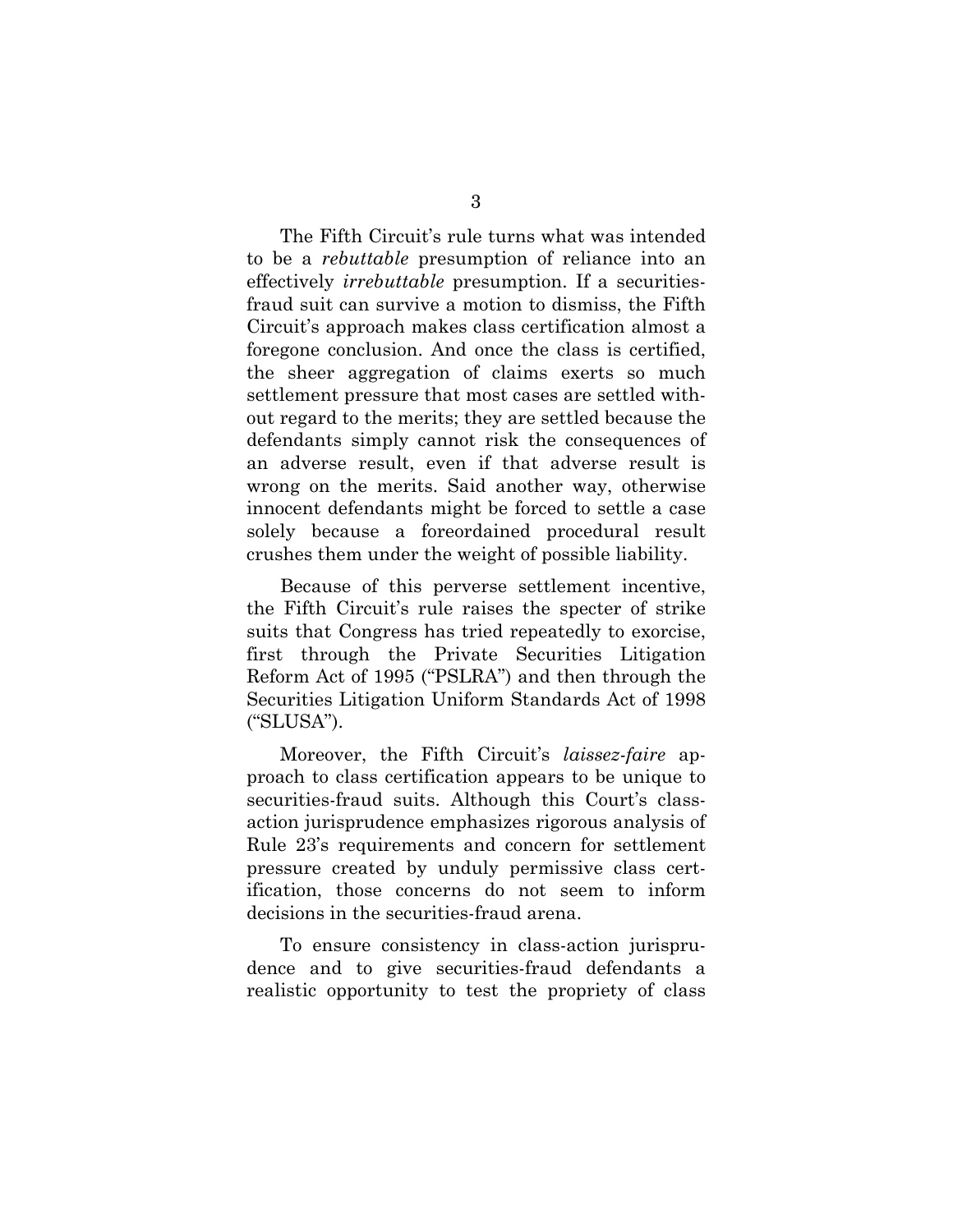certification, this Court should grant Halliburton's petition and make clear that a defendant can seek to rebut the presumption of reliance at any time including at the class-certification stage—with evidence that the alleged misrepresentations did not affect the stock price.

#### **ARGUMENTS**

### **A. The Fifth Circuit's rule effectively makes the** *Basic* **presumption irrebuttable***.*

Reliance is an essential element of every securities-fraud case. *E.g.*, *Dura Pharms., Inc. v. Broudo*, 544 U.S. 336, 341-42 (2005). But actual reliance is so subjective and individualized that proving it for each member of a putative class can cause individual issues to predominate, precluding class certification. *Basic*, 485 U.S. at 243*.* Therefore, most securities-fraud plaintiffs seek to invoke a rebuttable presumption of reliance that this Court first approved in *Basic. Id*. at 250.2

The presumption is based on the hypothesis

l

<sup>2</sup> This rebuttable presumption of reliance is sometimes referred to as the "fraud-on-the-market presumption." *E.g.*, *Teamsters Local 445 Freight Div. Pension Fund v. Bombardier Inc.*, 546 F.3d 196, 199-200 (2d Cir. 2008); *Binder v. Gillespie*, 184 F.3d 1059, 1064 (9th Cir. 1999); *Ockerman v. May Zima & Co.*, 27 F.3d 1151, 1158 (6th Cir. 1994); Pet. App. 7a. But this phrase is a misnomer, because it suggests that the presumption at issue relates to the impact of the alleged misrepresentations on the market. A better short-hand reference is "presumption of reliance" because it more accurately describes what has to be presumed in order to make the requisite causal connection.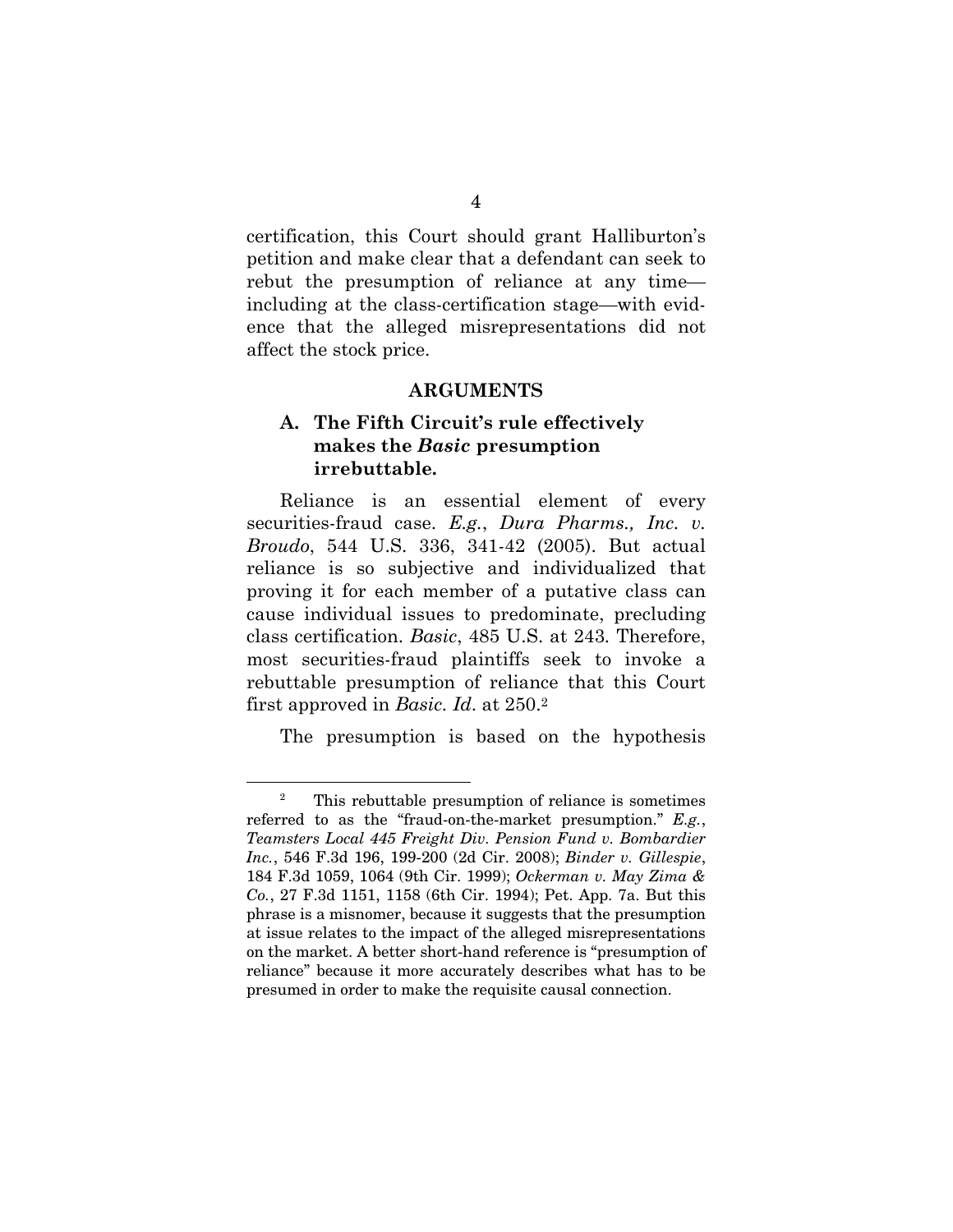that, in an efficient market, the price of a stock reflects all material, publicly available information about the stock. *Id.* at 241-42. Thus, according to the hypothesis, if the stock is traded in an efficient market, it can be presumed that market participants indirectly relied on all material, publicly available information when making decisions to buy or sell. *Id.* This presumption of reliance can then be substituted for evidence of individual reliance, and common issues will predominate over individual issues. *Id.*; *see also* FED. R. CIV. P. 23(b)(3). This rebuttable presumption is therefore a judge-made accommodation—an evidentiary place-holder—that permits securities-fraud plaintiffs to meet the factual burdens necessary to satisfy the standards of Rule 23.

But this accommodation was never intended to be an automatic ticket to class-certification. It is, after all, a *rebuttable* presumption. And as part of its evidentiary review of the class-certification order in *Basic*, this Court recognized that the presumption could be rebutted by "*any showing* that severs the link between the alleged misrepresentation and either the price received (or paid) by the plaintiff or his decision to trade at a fair market price."  $485$  U.S. at 248 (emphasis added). The Court went on to provide examples of the types of evidence that could sever the link:

- evidence that the alleged misrepresentation did not affect the market price;
- evidence that the truth entered the market and dissipated the effect of the misrepresentation; and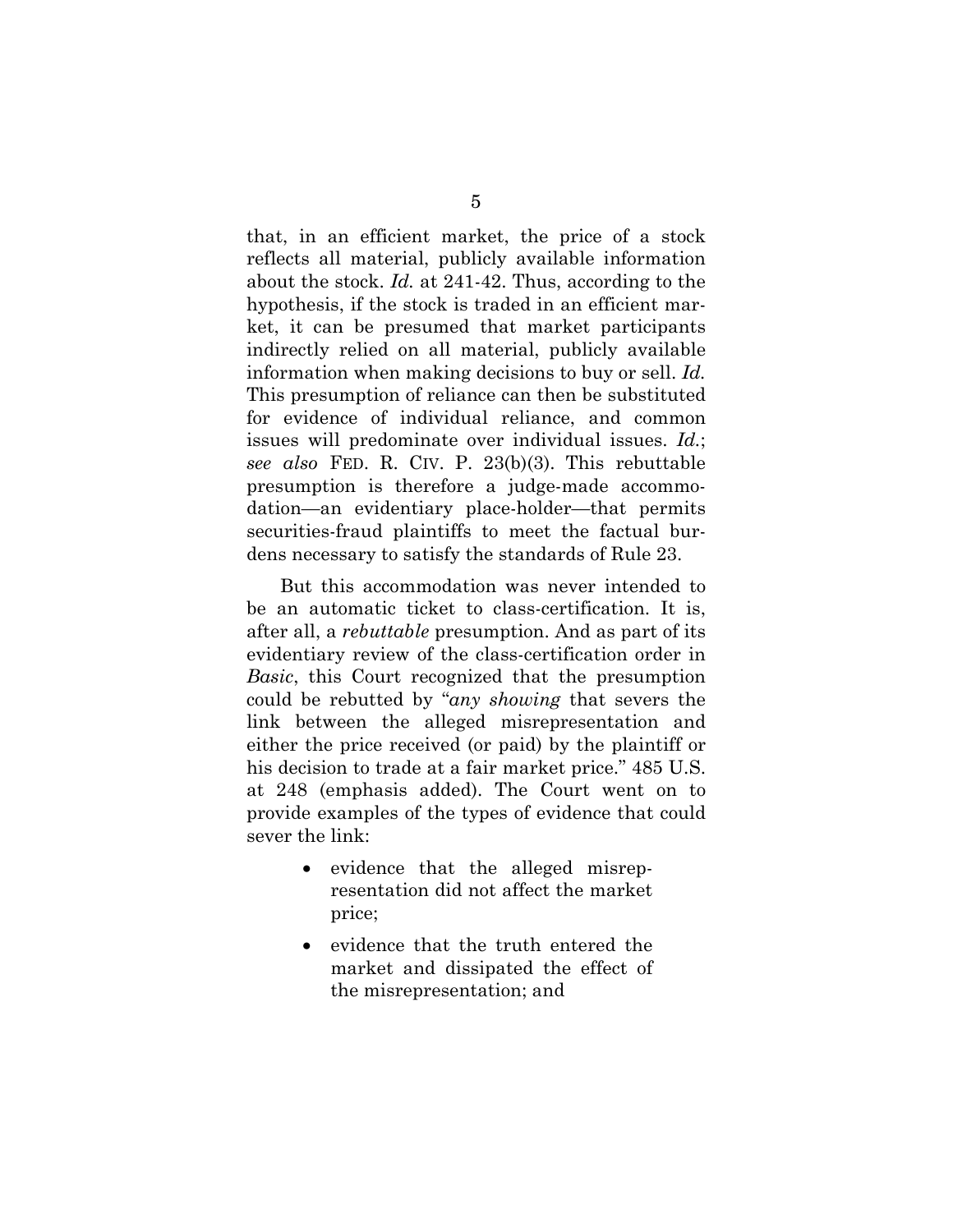evidence that the plaintiffs acted without relying on the integrity of the market.

#### *Id.* at 248-49.

It is significant that the first example of rebuttal evidence is the lack of impact on the stock price and the second example potentially relates to price impact. Price impact is at the very heart of the presumption. If the alleged misrepresentations did not influence or distort the stock price, then there is no basis to presume that the misrepresentations affected decisions to buy or sell. And if there is no basis to make that assumption, then each individual plaintiff will have to offer proof of actual reliance (*i.e.* evidence that each class member knew of and acted based on the alleged misrepresentation). In that case, individual issues of reliance would predominate, and class certification would be improper. *See id.* at 243. Thus, without price impact, there is no justification to permit plaintiffs to obtain class certification.

By refusing to consider lack of price impact at the class-certification stage, the Fifth Circuit has adopted a rule that essentially eliminates the predominance requirement for securities-fraud cases involving nationally traded securities. The Fifth Circuit held that only trade timing, publicity of the alleged misrepresentation, and market efficiency can be challenged at class-certification. Pet. App. 13a. If the case survives a motion to dismiss under the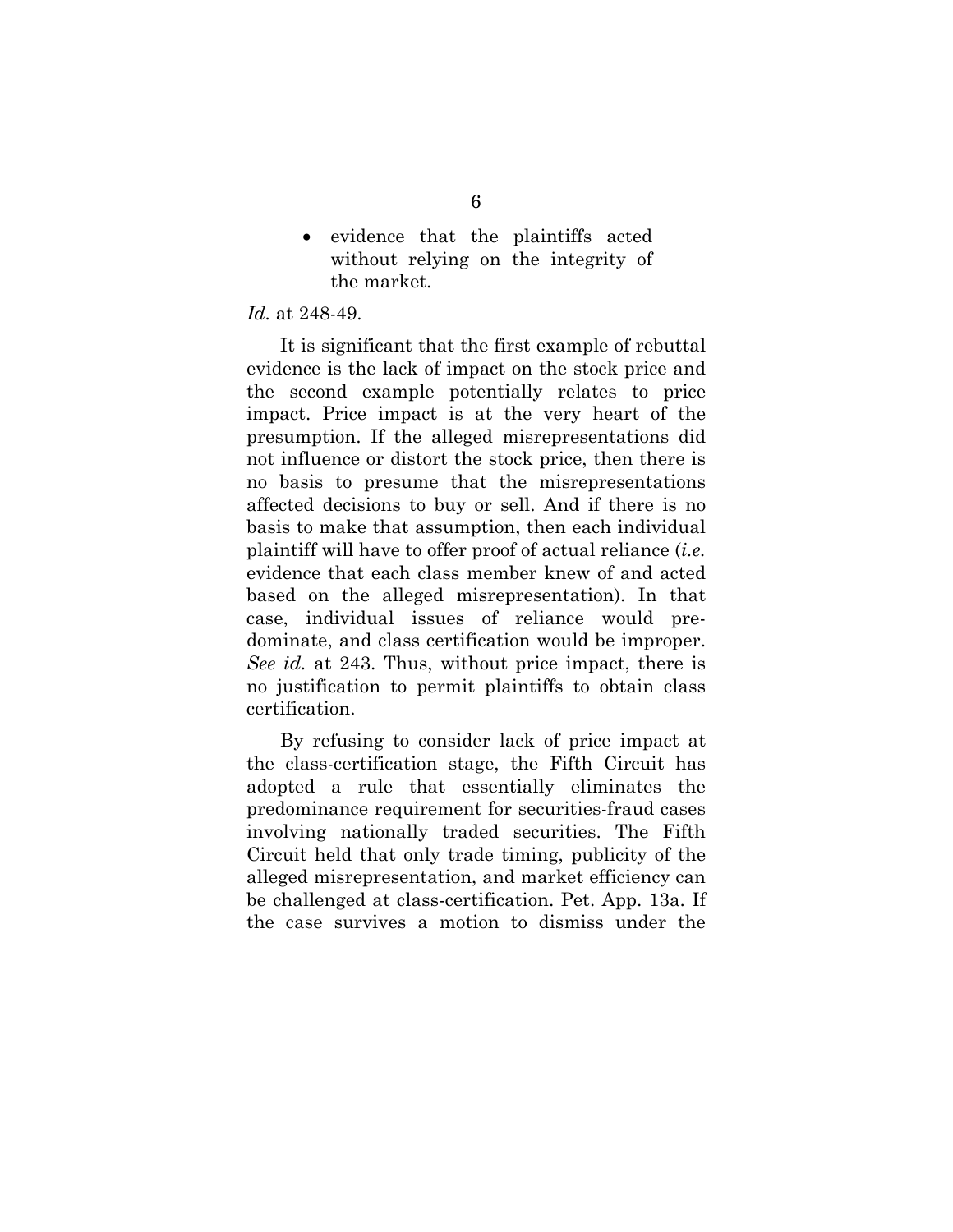PSLRA3, there will most likely be no issues related to trade timing or the publicity of the alleged misrepresentations. And if the stock is traded on a national exchange, then market efficiency will not present much of an issue either. *See, e.g.*, *Thompson v. RelationServe Media, Inc.*, 610 F.3d 628, 693-94 (11th Cir. 2010) ("Securities traded on NASDAQ are often presumed to be traded on an efficient market."); *Freeman v. Laventhol & Horwath*, 915 F.2d 193, 199 (6th Cir. 1990) (noting that "securities traded in national secondary markets such as the New York Stock Exchange … are well suited for application of the fraud on the market theory"). Accordingly, the practical effect of the Fifth Circuit's refusal to consider price impact at class-certification is that a securities-fraud suit that survives a motion to dismiss will be certified as a class action as a matter of course, and any required rigorous analysis is transformed into a perfunctory, ministerial act.

Further, it is well-established that a securitiesfraud suit certified as a class action will almost certainly be settled before any consideration of the merits. This *in terrorem* effect of class certification has been repeatedly recognized by courts, including this Court. *E.g.*, *AT&T Mobility LLC v. Concepcion*, 131 S. Ct. 1740, 1752 (2011). As this Court has observed, the aggregation of claims creates a nearly irresistible pressure to settle:

[W]hen damages allegedly owed to tens

l

<sup>3</sup> Pub. L. 104-67, 109 Stat. 737 (December 22, 1995) (codified in scattered sections of Title 15 and Title 18 of the United States Code).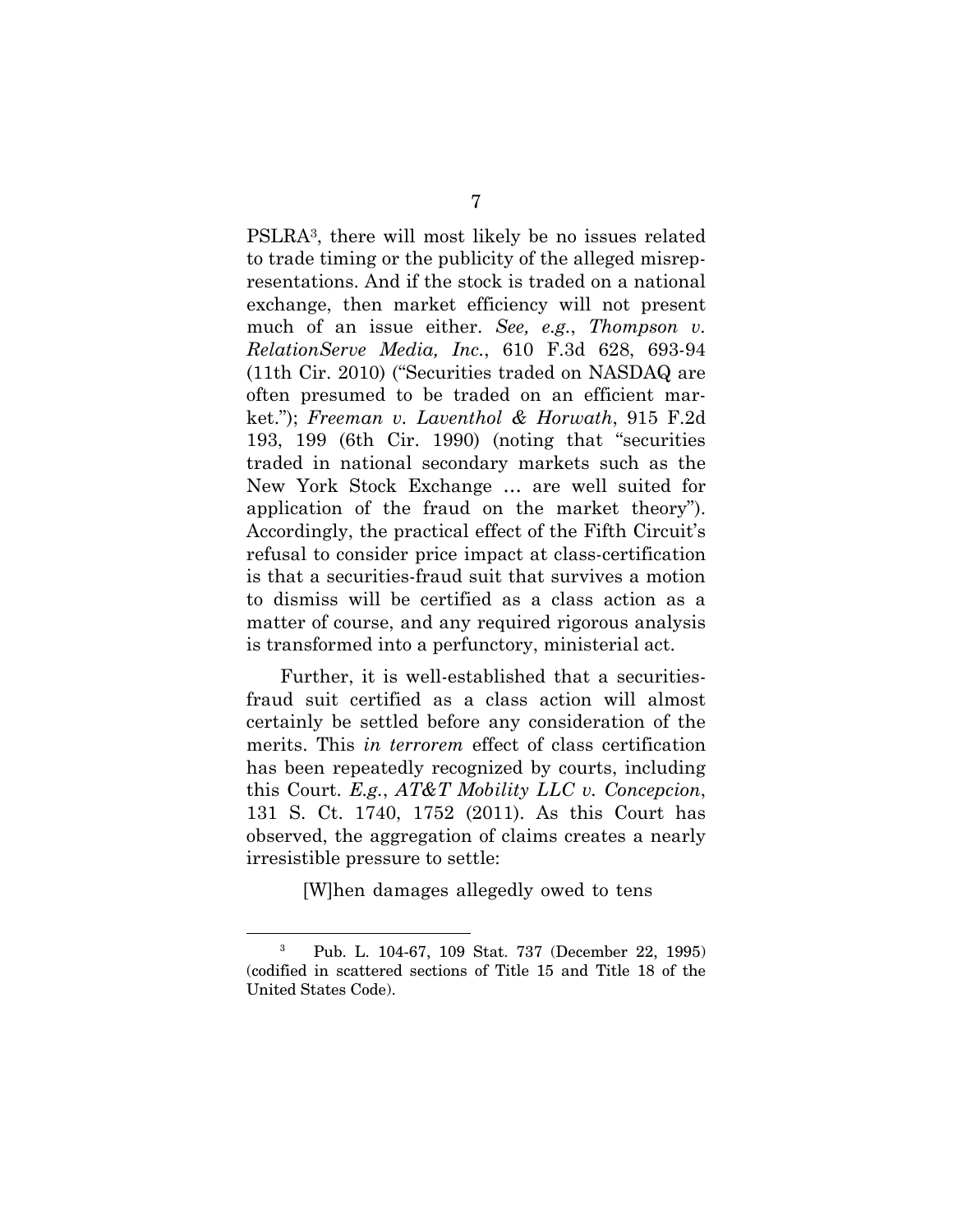of thousands of potential claimants are aggregated and decided at once, the risk of an error will often become unacceptable. Faced with even a small chance of a devastating loss, defendants will be pressured into settling questionable claims. Other courts have noted the risk of "in terrorem" settlements that class actions entail … .

*Id.* (internal citations omitted). And because of this *in terrorem* effect, delaying rebuttal of the *Basic*  presumption to summary judgment or trial means that there will be no rebuttal.

It is also important to understand that this *in terrorem* effect is not limited to large, deep-pocketed corporate defendants. For example, in *Oscar Private Equity Investments v. Allegiance Telecom, Inc.*, the defendants were two individuals who were officers of a bankrupt corporation. 487 F.3d 261, 263 (5th Cir. 2007). And these defendants were individually facing millions of dollars in potential liability. *Id.* at 266-67.

Taken together, these realities mean that, under the Fifth Circuit's rule, any securities-fraud suit involving nationally traded securities that can survive a motion to dismiss will be certified as a class, and then be settled, and the merits will never be reached. Therefore, by delaying defendants' best chance to rebut the *Basic* presumption until summary judgment or trial, the Fifth Circuit has in effect converted what was supposed to be a rebuttable presumption into an irrebuttable presumption.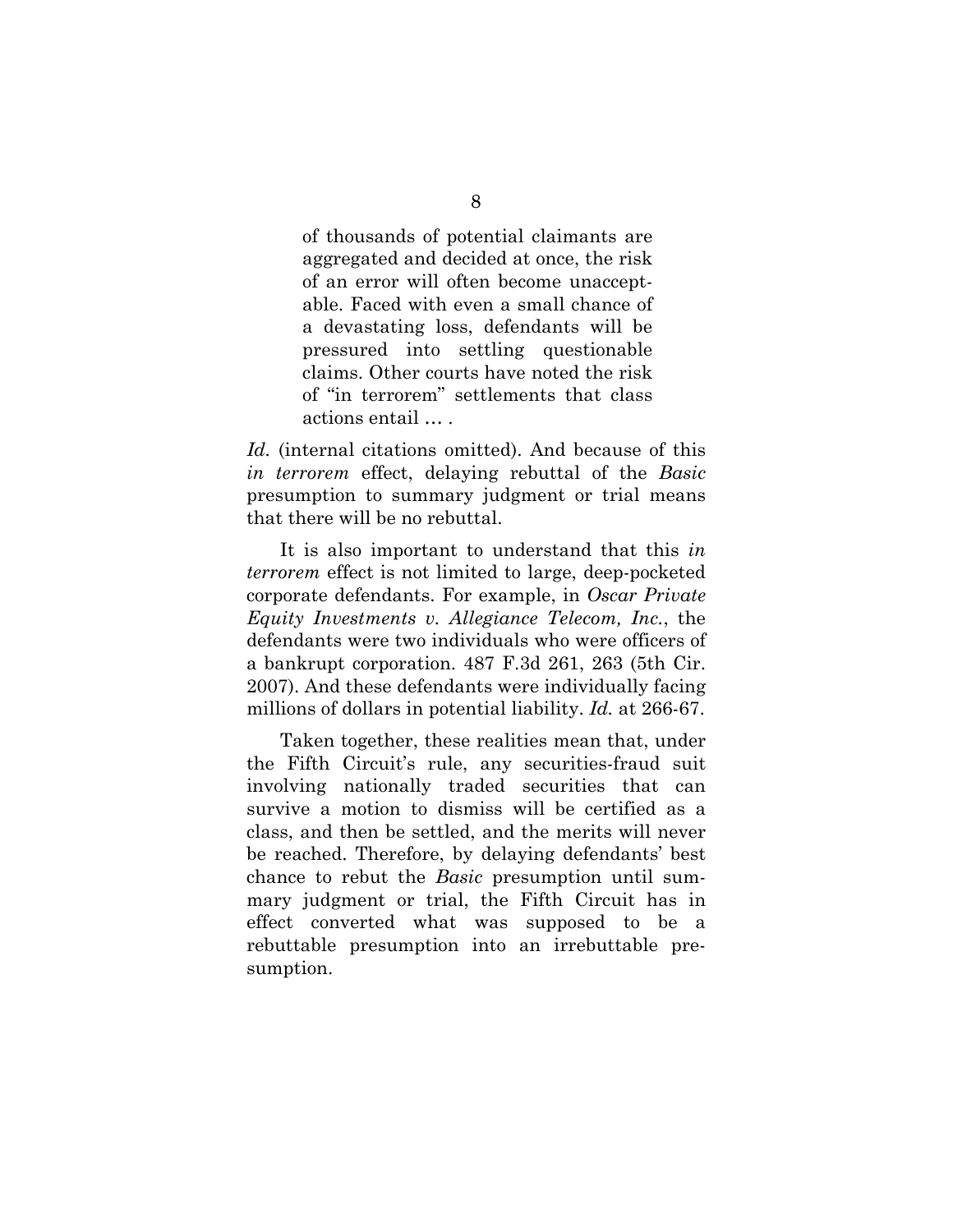To suggest that market efficiency *can* be challenged at class-certification, but that price impact—the cornerstone of the theory itself—*cannot* be simply makes no sense from a legal or logical standpoint. This Court should make clear that because price impact is central to the justification for the *Basic* presumption, defendants should be able to use it to sever the link between the alleged misrepresentation and the stock price at the classcertification stage. Plaintiffs should not be permitted to benefit from the *in terrorem* effect of class certification without having to respond to defendants' evidence that goes to the very heart of the presumption on which the plaintiffs rely to meet the requirements of Rule 23(b).

## **B. This Court's** *Amgen* **decision does not compel the result reached by the Fifth Circuit.**

The Fifth Circuit rejected Halliburton's arguments about rebuttal because the court interpreted this Court's decision in *Amgen, Inc. v. Connecticut Retirement Plans & Trust Funds*, 133 S. Ct. 1184 (2013), to bar rebuttal based on lack of price impact. Pet. App. 19a-20a. But *Amgen* does not compel the Fifth Circuit's result.

As an initial matter, the question in *Amgen* was whether a plaintiff must prove materiality at the class-certification stage to invoke *Basic*'s presumption of reliance. *Amgen*, 133 S. Ct. at 1191. As the Fifth Circuit recognized, price impact is not the same as materiality, so the holding in *Amgen* is not directly on point. Pet. App. 13a-14a. But the Fifth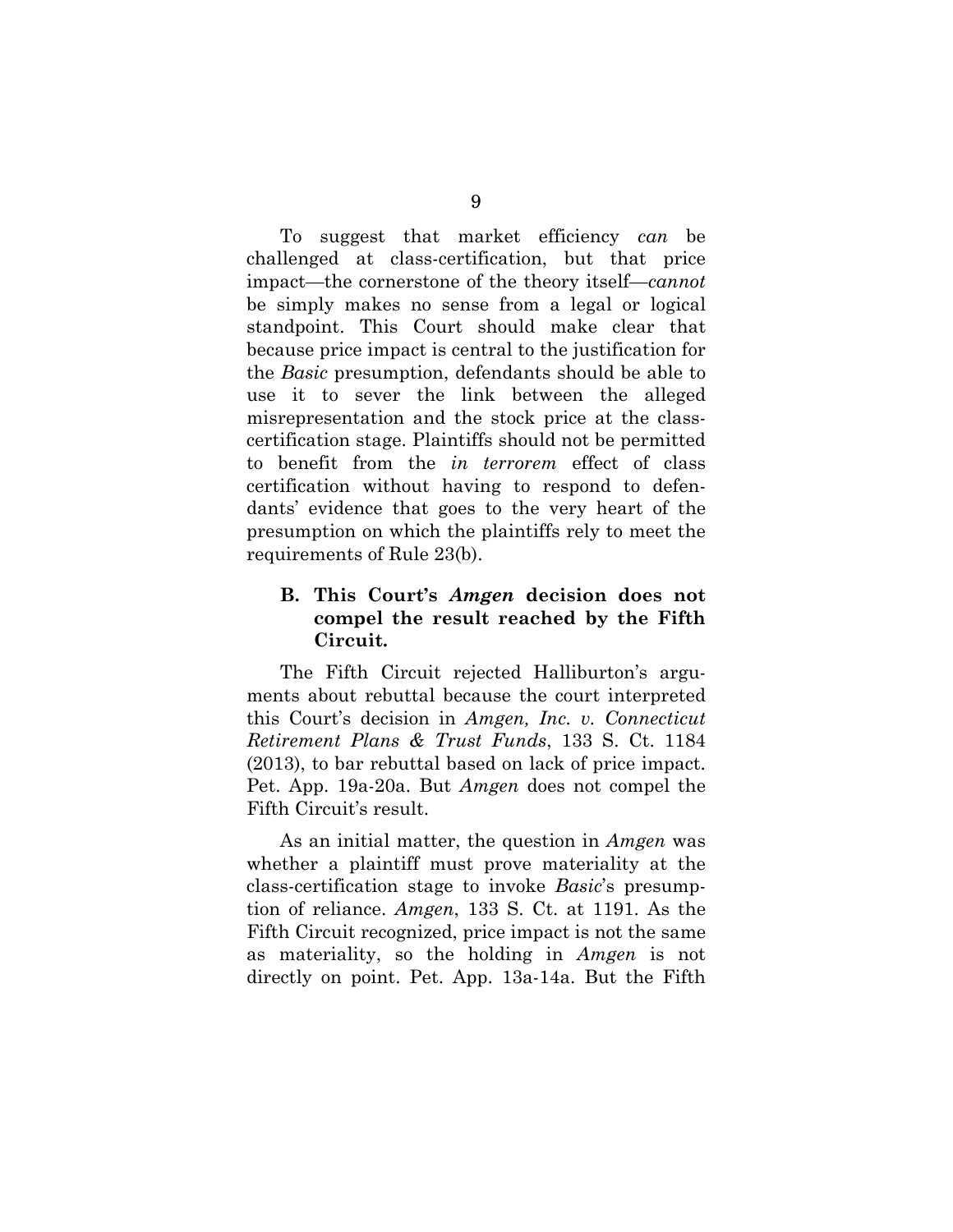Circuit concluded that the reasoning in *Amgen*  prevents defendants from seeking to disprove price impact at the class-certification stage. *Id.* 19a-20a.

For at least three reasons, *Amgen* should not be stretched to prevent defendants from attacking the central premise of the *Basic* presumption at class certification. *First*, this Court in *Amgen* emphasized that requiring a plaintiff to prove materiality at the class-certification stage would be requiring it to "prove that it will win the fray." 133 S. Ct. at 1191. But in seeking to rebut the presumption with evidence that the alleged misrepresentations did not affect the stock price, defendants are not seeking to prove or disprove the ultimate merits of the case. They are seeking to show that the plaintiffs are not entitled to invoke the presumption of reliance to support their request for class certification. And if reliance cannot be proven on a class-wide basis, then a class action is not the best way to adjudicate the claims. *See id.* ("But the office of a Rule 23(b)(3) certification ruling is not to adjudicate the case; rather, it is to select the 'metho[d]' best suited to adjudication of the controversy 'fairly and efficiently.'").

*Second*, the existence of price impact is central to the application of the presumption of reliance in a way that materiality is not. The entire presumption turns on price impact. If the stock price does not reflect the alleged misrepresentation, then "there is no basis for presuming that the defendant's alleged misrepresentations were reflected in the security's market price, and hence no grounding for any contention that investors indirectly relied on those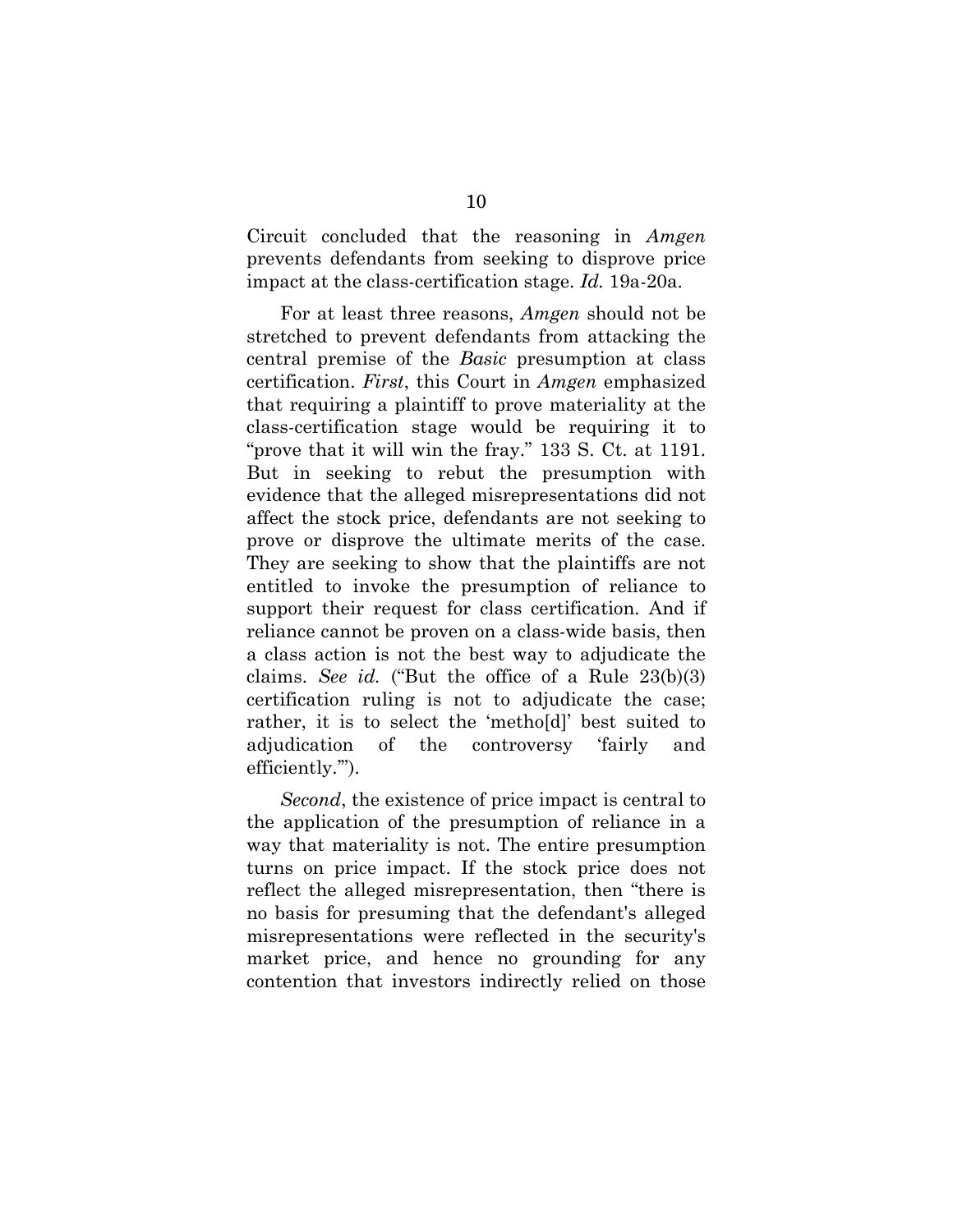misrepresentations through their reliance on the integrity of the market price." *Id.* at 1199. Therefore, unlike materiality, the issue of price impact is essential to whether Rule 23(b)'s requirements can be met. *See id.* at 1195 n.4.

*Third*, unlike a failure of materiality, a failure of price impact does not necessarily eliminate the possibility of actual reliance. *Id.* at 1199. As this Court observed, if the alleged misrepresentations are not material, then none of the plaintiffs could have relied on them. But if the stock price does not reflect the impact of the alleged misrepresentations, it does not mean that no one relied on them in making a decision to buy or sell. Instead, it means that each plaintiff will have to prove that he or she actually relied on the alleged misrepresentations. And that proof will mean that individual issues will predominate over common ones.

Therefore, *Amgen* does not compel the conclusion that defendants cannot rebut the presumption of reliance at the class-certification stage with evidence of lack of price impact.

## **C. The Fifth Circuit's rule is inconsistent with expressed Congressional policy regarding securities-fraud class actions.**

The Fifth Circuit's application of the judge-made presumption of reliance is also inconsistent with the policies expressly adopted by Congress in its securities-fraud statutes. Congress has repeatedly expressed concern about securities "strike suits" meritless nuisance filings that result in "extortionate settlements," chill disclosures from issuers, and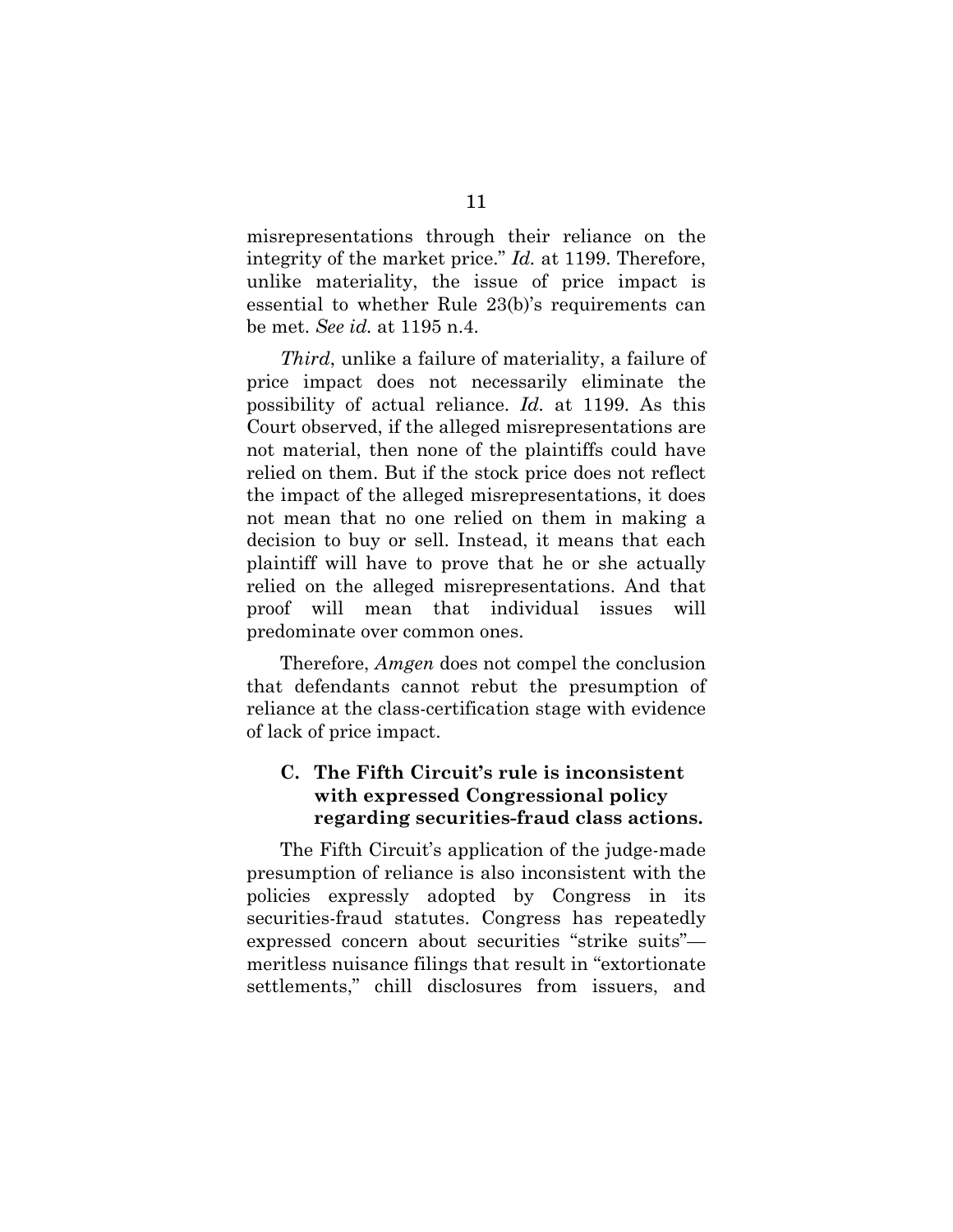deter qualified individuals from serving on boards of directors. *See, e.g.*, *Merrill Lynch, Pierce, Fenner & Smith, Inc. v. Dabit*, 547 U.S. 71, 81 (2006).

To deter such suits, Congress first enacted the Private Securities Litigation Reform Act of 1995 ("PSLRA"). The purpose of the PSLRA was to raise pleading standards as a check on strike suits. *See, e.g.*, *Tellabs, Inc. v. Makor Issues & Rights, Ltd.,* 551 U.S. 308, 313 (2007) (PSLRA was adopted "[a]s a check against abusive litigation by private parties"); *Cal. Pub. Emp. Ret. Sys. v. WorldCom, Inc.,* 368 F.3d 86, 98 (2d Cir. 2004) ("The PSLRA was intended to curtail 'strike suits' … .").

When the PSLRA caused plaintiffs to bring suits in state court rather than attempt to clear the PSLRA's hurdles, Congress enacted the Securities Litigation Uniform Standards Act of 1998 ("SLUSA"). SLUSA was intended to stop the shift from federal to state court to ensure that the standards of the PSLRA were not frustrated. *See Dabit*, 547 U.S. at 82; Remarks of Representative Boehner, 144 CONG. REC. E1384-85 (July 22, 1998) ("This bill [SLUSA] would prevent strike suit lawyers from abusing convenient state law … .").

The Fifth Circuit's rule flies in the face of Congress's expressed concerns about strike suits and intent to stop them. Rather than require rigorous compliance with the prerequisites of Rule 23, the Fifth Circuit's rule makes the Rule 23 bar virtually nonexistent. Now, as discussed above, surviving a motion to dismiss not only means access to discovery, it means the case will likely be certified as a class action and settled because the effect of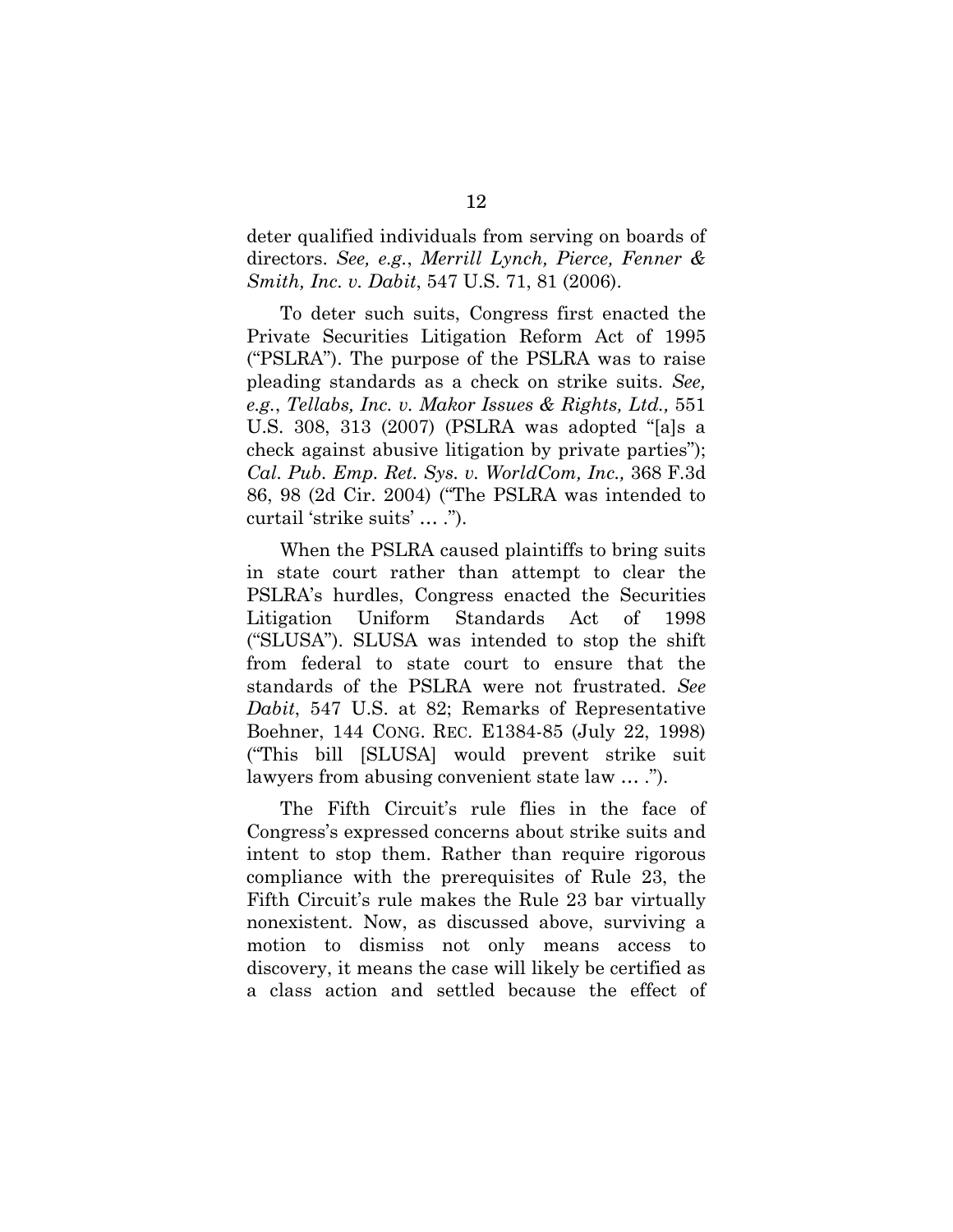aggregated claims will bring to bear settlement pressures that even the most innocent defendants cannot withstand.

Respondents may suggest that Congress has failed to act to curtail the *Basic* presumption and that this Court should defer to that lack of action. But because *Basic* says that this judge-made presumption is rebuttable and because other courts have held that price impact can be addressed at the class-certification stage, it is dangerous to read too much in to Congress's inaction. *See, e.g., Rapanos v. U.S.*, 547 U.S. 715, 750 (2006); *Cent. Bank of Denver, N.A. v. First Interstate Bank of Denver, N.A.*, 511 U.S. 164, 187 (1994). It is just as likely that Congress has not acted to curtail the *Basic*  presumption because, until the Fifth Circuit made the presumption effectively irrebuttable, Congress believed that it would not lead to extortionate settlements. *See Rapanos*, 547 U.S. at 750 (noting that inaction could be explained by Congressional belief that the courts would address any potential issues); *Central Bank*, 511 U.S. at 187 ("Congressional inaction lacks persuasive significance because several equally tenable inferences may be drawn from such inaction … .") (internal quotations and citations omitted). But if the Fifth Circuit's rule stands, then plaintiffs will frequently be able to extract such settlements simply by surviving a motion to dismiss.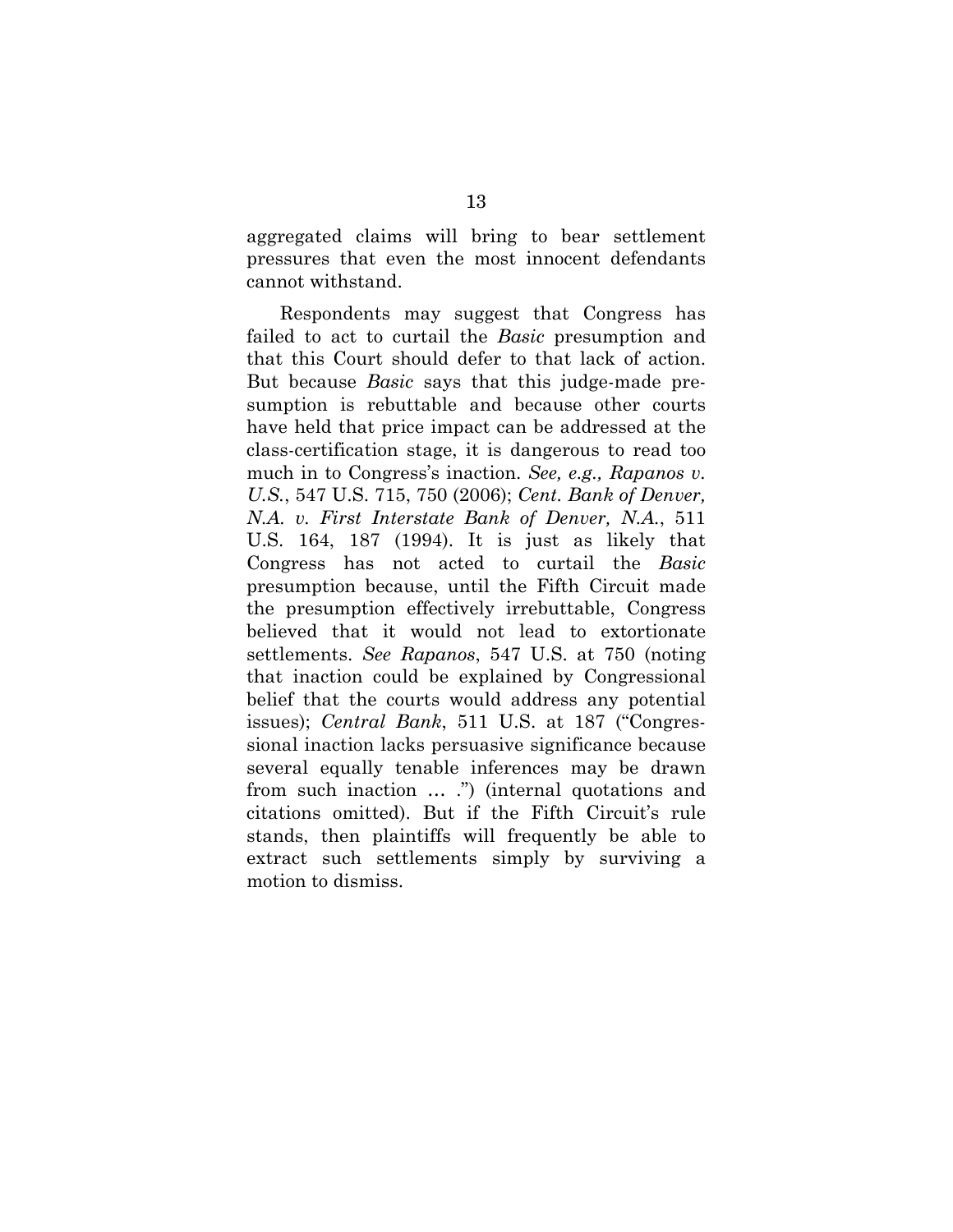## **D. The Fifth Circuit's rule is inconsistent with this Court's general class-action jurisprudence.**

The Fifth Circuit's rule also appears to make securities-fraud cases unique among class-actions. This Court has repeatedly reiterated that classcertification requirements must be strictly construed and rigorously analyzed. *E.g.*, *Wal-Mart Stores, Inc. v. Dukes*, 131 S. Ct. 2541, 2551 (2011) (requiring a "rigorous analysis" of the requirements of Rule 23). Moreover, the claim aggregation inherent in class actions creates an *in terrorem* effect on defendant's that courts should not ignore. *E.g.*, *AT&T Mobility LLC v. Concepcion*, 131 S. Ct. 1740, 1752 (2011). Finally, a rigorous inquiry into the prerequisites of Rule 23 is required even though that inquiry may also overlap with the merits of the claim. *Dukes*, 131 S. Ct. at 2551-52.

In contrast, the Fifth Circuit's rule here actually prevents a rigorous inquiry into the requirements of Rule 23. By prohibiting defendants from challenging price impact, the Fifth Circuit has prohibited a complete inquiry into whether the heart of the presumption of reliance has been satisfied. In fact, the Fifth Circuit's rule permits class certification in the face of evidence that there cannot be class-wide reliance because the alleged misrepresentations did not impact the stock price.

Finally, the Fifth Circuit's overbroad reading of *Amgen* results in a failure to consider price impact because the inquiry also overlaps with the merits of the claim. As discussed above, price impact and materiality affect reliance in different ways. Without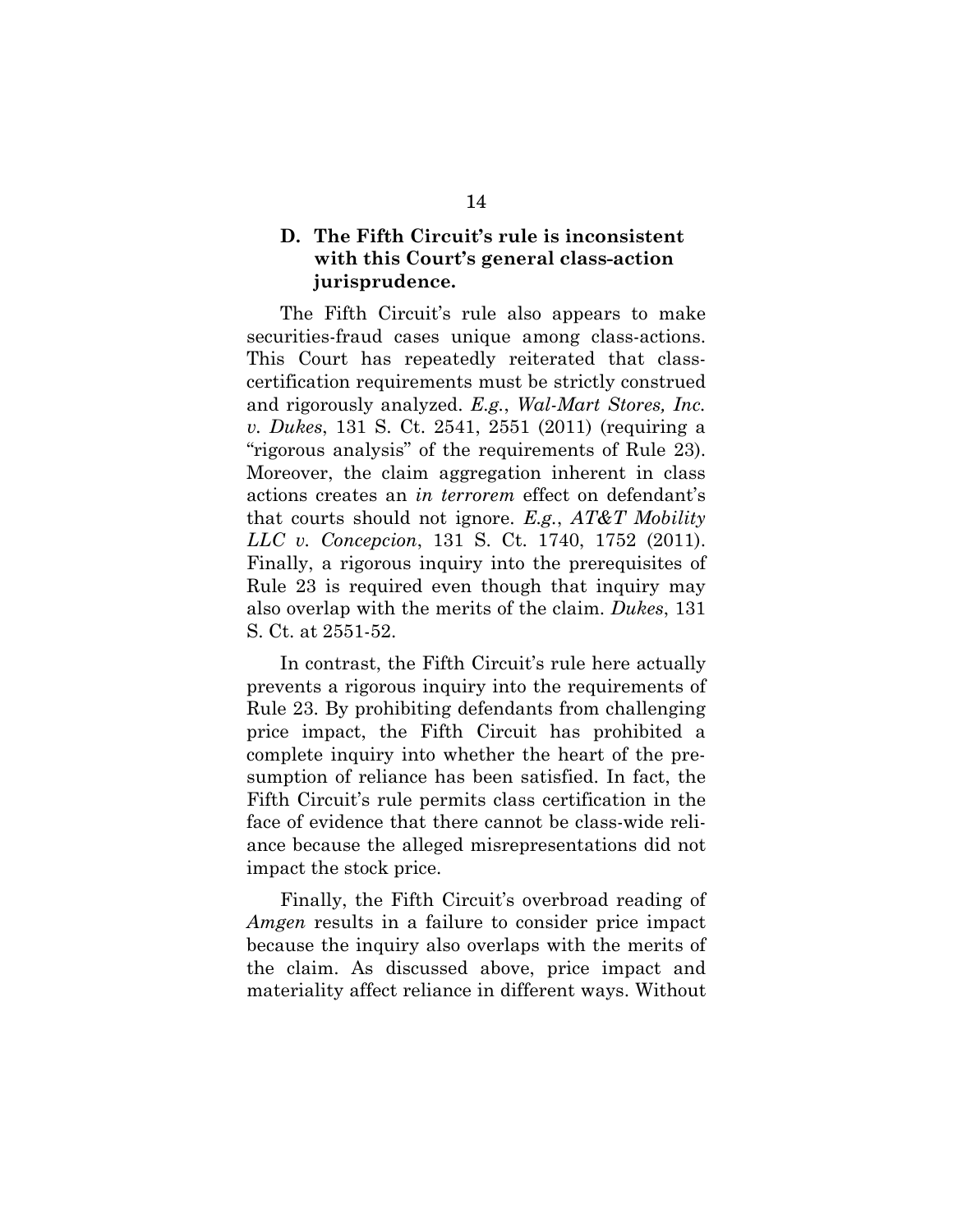price impact, there can be no presumption of reliance, but individualized reliance may still be possible. The fact that the inquiry into price impact (which is central to the presumption of reliance) may also overlap with the merits should not be the basis of allowing plaintiffs to obtain class certification without meeting the requirements of Rule 23.

#### **CONCLUSION**

This Court should grant the petition for a writ of certiorari because the Fifth Circuit's rule turns what was supposed to be a rebuttable presumption into an irrebuttable presumption that virtually guarantees class certification. The promise of the ability to raise price impact at summary-judgment or trial is illusory because the aggregation of claims that results from class certification puts nearly irresistible pressure on defendants to settle.

The Fifth Circuit's rule effectively replaces stringent class-certification requirements with an artificially low bar that applies only to securitiesfraud suits. It is a virtual certainty that a securities case based on nationally traded securities will be certified as a class. This effect is contrary to both Congressional policy related to securities-fraud suits and recent decisions of this Court requiring rigorous application of the class-certification standards.

For these reasons, DRI—The Voice of the Defense Bar urges the Court to grant the petition for a writ of certiorari.